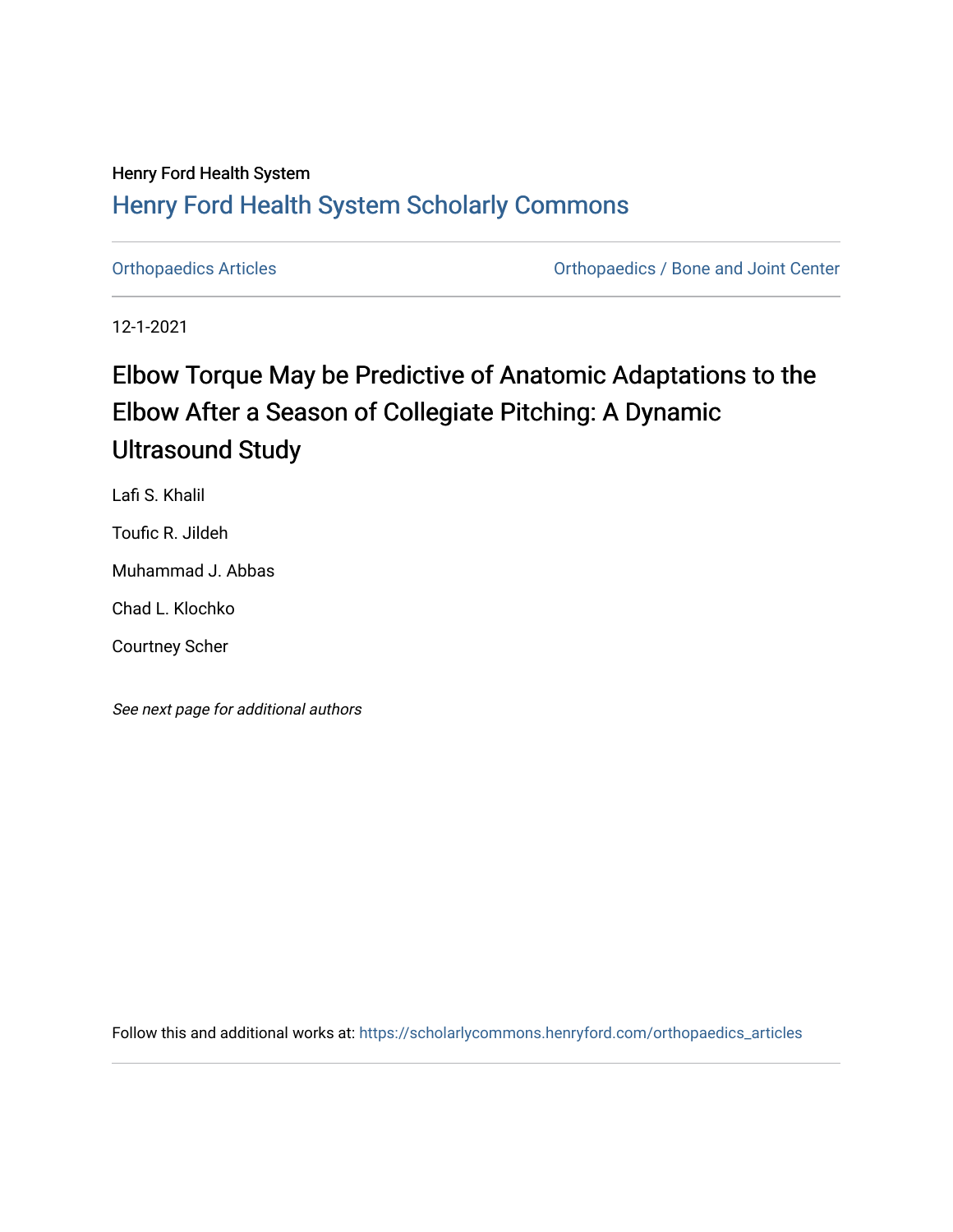# Authors

Lafi S. Khalil, Toufic R. Jildeh, Muhammad J. Abbas, Chad L. Klochko, Courtney Scher, Marnix van Holsbeeck, Stephanie J. Muh, Eric C. Makhni, Vasilios Moutzouros, and Kelechi R. Okoroha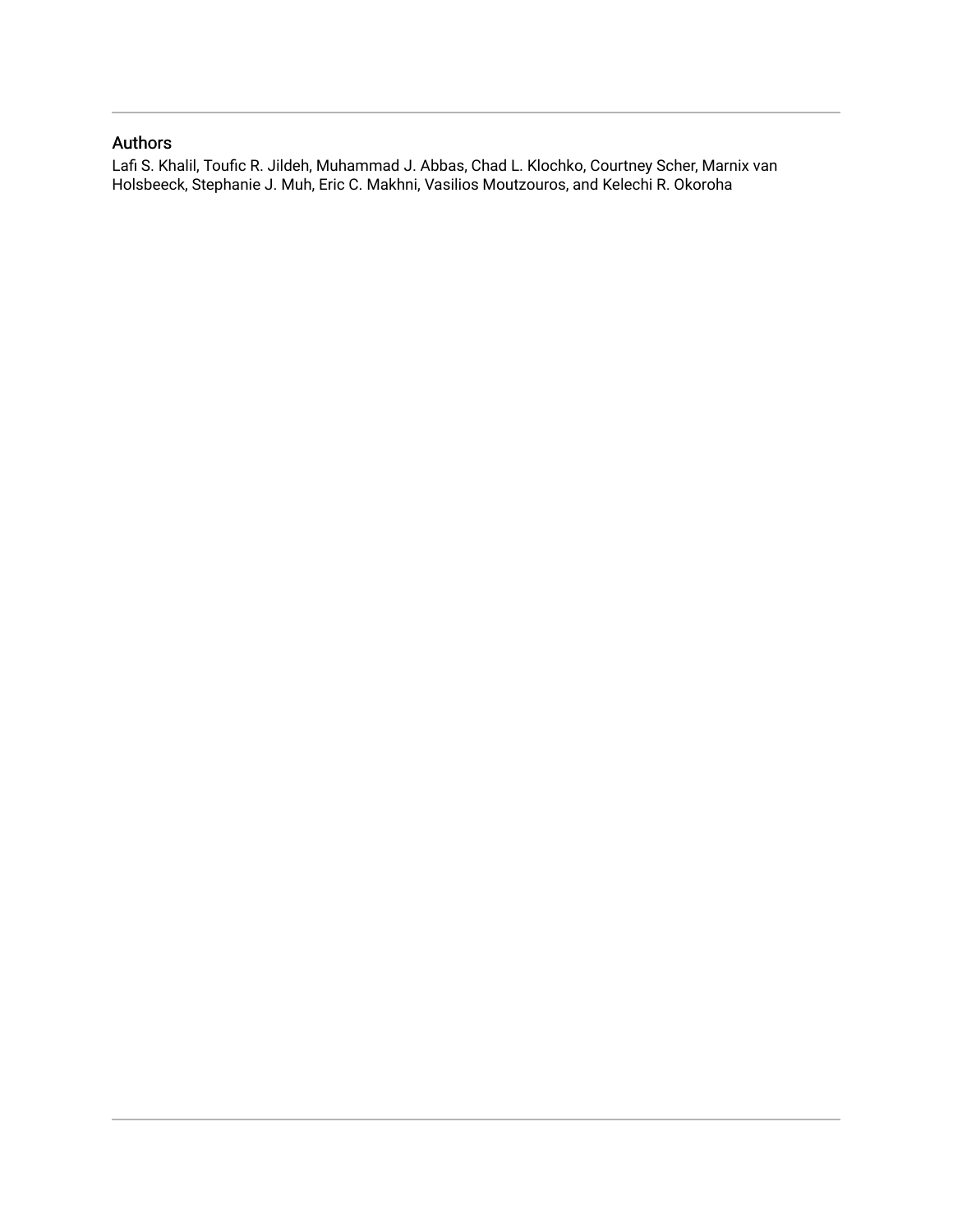# Elbow Torque May be Predictive of Anatomic Adaptations to the Elbow After a Season of Collegiate Pitching: A Dynamic Ultrasound Study



Lafi S. Khalil, M.D., Toufic R. Jildeh, M.D., Muhammad J. Abbas, B.S., Chad L. Klochko, M.D., Courtney Scher, D.O., Marnix Van Holsbeeck, M.D., Stephanie J. Muh, M.D., Eric C. Makhni, M.D., M.B.A., Vasilios Moutzouros, M.D., and Kelechi R. Okoroha, M.D.

Purpose: To determine whether elbow torque was associated with anatomic adaptations of the medial elbow following a season of competitive pitching. **Methods:** Pitchers from 3 collegiate baseball teams were recruited during the preseason for participation. Before the season, pitchers were recorded throwing 5 "game-speed" fastball pitches from a standard distance off a mound while wearing a wearable sensor baseball compression sleeve that calculates elbow torque, arm speed, arm slot, and arm rotation. Participants subsequently underwent dynamic ultrasound imaging of the medial elbow, including measurements of the ulnar collateral ligament (UCL) and ulnohumeral joint space to assess elbow laxity. Following a full season of competitive pitching, all testing was repeated, and statistical analysis comparing preseason to postseason sonographic findings was performed. Results: Twenty-eight collegiate pitchers underwent preseason sonographic and kinematic testing. Nineteen pitchers were available for postseason testing. The average age (standard deviation) and playing experience was 19.9 (1.2) and 14.7 (1.5) years. Compared with preseason, there were significant increases in postseason UCL thickness (1.92  $\pm$  0.09 vs 1.56  $\pm$  0.09 mm, P < .01) and elbow laxity (1.77  $\pm$  0.23 vs 1.15  $\pm$ 0.22 mm,  $P = 0.028$ ) after a season of pitching. No significant changes in pitching kinematic measurements were observed between preseason and postseason testing. Preseason pitching kinematic measurements were significantly associated with increased UCL thickness (arm slot: beta estimate  $-0.03 \pm 0.01$ ,  $P = .011$ ) and reduction in elbow laxity (elbow torque: beta estimate  $-0.03 \pm 0.01$ , P = .04) after a season of pitching. Pitchers with increased body weight and arm length demonstrated reduced medial elbow torque during pitching ( $P < .05$ ). **Conclusions:** After a season of competitive pitching, adaptive changes of the medial elbow were demonstrated on dynamic ultrasound. However, the influence of pitching kinematic measurements on these adaptations are of small magnitude and unknown clinical significance. Although wearable sensor technology may have value in trending individual pitcher kinematics, no discrete threshold appears to predict the development of adaptive changes at the elbow. Level of Evidence: Level II, prospective observational study.

Throughout the course of a collegiate season, pitchers place significant stress on their throwing arm, putting them at risk for elbow injuries and ulnar collateral ligament (UCL) tears. Studies have

demonstrated that the peak torque in the medial elbow is experienced during the transition from the late cocking to early acceleration while throwing. The throwing motion also creates an opening valgus

2666-061X/21234 <https://doi.org/10.1016/j.asmr.2021.08.012>

From the Departments of Orthopedic Surgery (L.S.K., T.R.J., M.J.A., S.J.M., E.C.M., V.M.) and Musculoskeletal Radiology (C.L.K., C.S., M.V.H.), Henry Ford Hospital, Detroit, Michigan; and Department of Orthopaedic Surgery, Division of Sports Medicine, The Mayo Clinic, Rochester, Minnesota (K.R.O.), U.S.A.

The authors report the following potential conflicts of interest or sources of funding: S.J.M. reports other from Exactech, outside the submitted work. E.C.M. reports other from Stryker, Arthrex, Smith  $\mathcal O$  Nephew, Pinnacle, and Springer, outside the submitted work. V.M. reports other from Stryker, Arthrex, Smith & Nephew, and Pinnacle, outside the submitted work. K.R.O. reports other from Stryker, Arthrex, Smith  $\mathcal O$  Nephew, and Zimmer, outside

the submitted work. Full ICMJE author disclosure forms are available for this article online, as supplementary material.

Received February 18, 2021; accepted August 25, 2021.

Address correspondence to Lafi S. Khalil, M.D., Department of Orthopaedic Surgery, 2799 W. Grand Blvd, Detroit, MI 48202. E-mail: [lskhalil@gmail.](mailto:lskhalil@gmail.com) [com](mailto:lskhalil@gmail.com)

2021 by the Arthroscopy Association of North America. Published by Elsevier Inc. This is an open access article under the CC BY-NC-ND license (<http://creativecommons.org/licenses/by-nc-nd/4.0/>).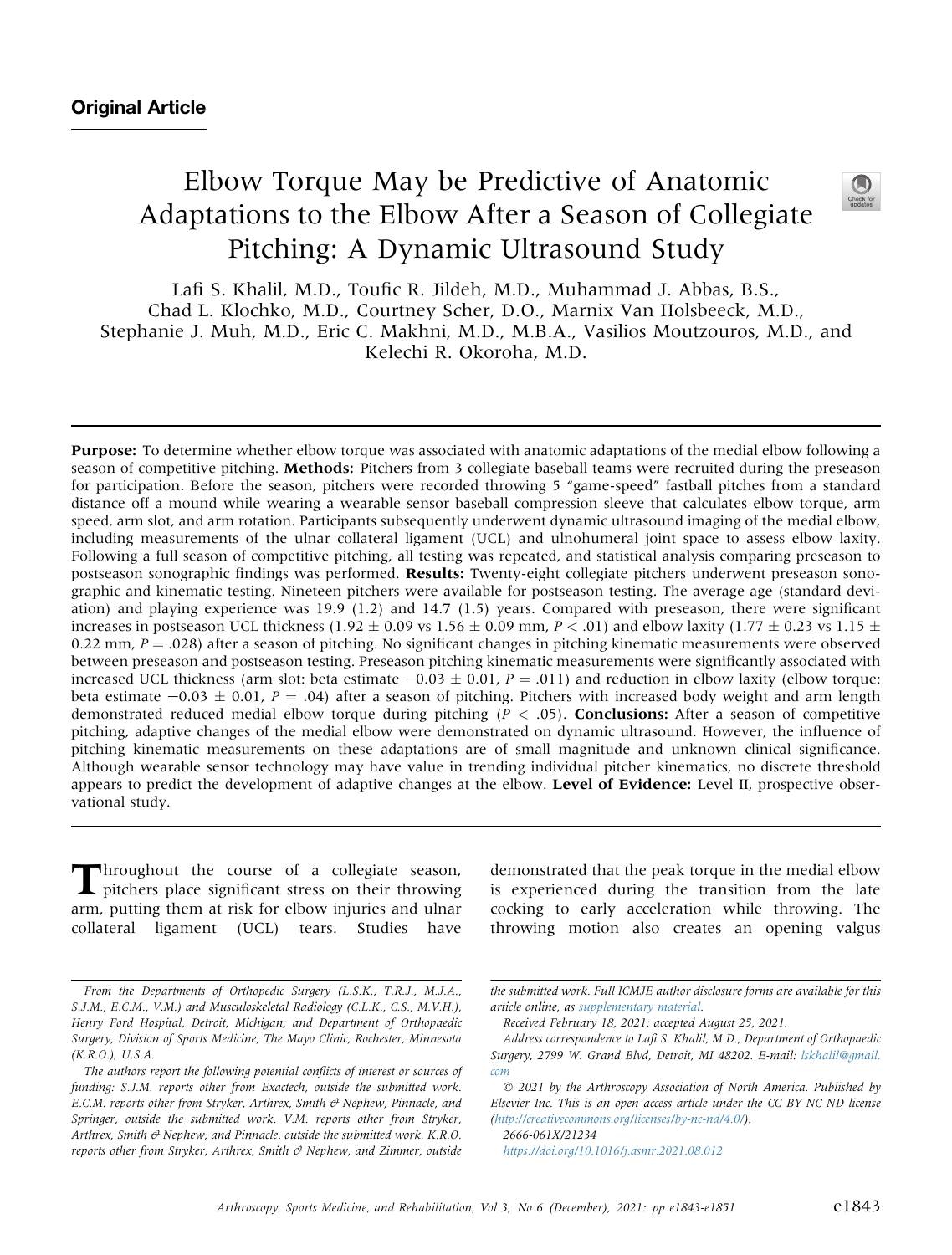moment in the ulnohumeral joint. $1-3$  Traditionally, quantifying forces on the arm during the throwing motion relied on motion-capture video analysis. However, with the advent of wearable sensor technology, it has become possible to record elbow torque, among various other throwing parameters, in a simple and accessible manner. Boddy et al. $4$  evaluated wearable sensors as an alternative to marker-based motion capture and found that measurements of arm slot, arm rotation, and elbow torque were significantly correlated with motion capture. Likewise, this device has been shown to measure elbow torque, arm speed, arm slot, and shoulder rotation with 95% precision<sup>[5-7](#page-9-1)</sup> and serve as an accurate measure of medial elbow torque as compared with high-speed motion analysis ( $r = 0.93$ ).<sup>[8](#page-9-2)</sup>

It is understood that medial elbow torque during pitching is a risk factor for elbow injury. $9$  In addition, the repetitive stresses at the medial elbow from a full season of pitching may predispose to elbow injury in pitchers, related to attenuation of the static and dy-namic restraints of the elbow.<sup>[10-12](#page-9-4)</sup> The physical properties of these restraints have been characterized in competitive baseball pitchers, with repetitive overhead throwing leading to downstream adaptive changes visualized on dynamic ultrasound, such as increased UCL thickness, UCL heterogeneity, and ulnohumeral joint space (UHJS) widening (i.e., elbow laxity).  $13-20$ These adaptations on ultrasound may precede pain or symptoms and thereby represent the first pathologic changes in the pitching elbow. $14-16$  Therefore, it is vital to understand how medial elbow stressors contribute to these changes to prevent injuries.

Recent findings support the accuracy and accessibility of kinematic parameters such as medial elbow torque with wearable sensor technology. It remains unknown what association these metrics have on the adaptive changes of the medial elbow, which have been implicated with increased pitcher injury. In addition, understanding the relationship between kinematic parameters and anatomic adaptive changes in the elbow may help identify strategies toward injury prevention in these athletes. The purpose of this study was to determine whether elbow torque was associated with anatomic adaptations of the medial elbow following a season of competitive pitching. The authors hypothesized that pitchers who impart greater medial elbow stresses during their throwing motion would develop increased changes in UCL thickness and elbow laxity following a season of competitive pitching.

## Methods

This is a prospective, observational study that sought to evaluate whether elbow torque measured during the pitching motion is a predictive factor for sonographic anatomical adaptations in the pitching elbow after a season of competitive pitching. The investigators

previously published their findings in this cohort of pitchers during preseason testing.<sup>[21](#page-9-7)</sup> This follow-up study compared postseason testing with preseason testing in the cohort of pitchers who were available for follow-up. Pitchers who left their college campus to return home for the summer break, or who graduated, were unavailable to follow-up for postseason testing. This study was conducted with approval from the institutional review board (No. 12481) at Henry Ford Hospital. Each participant gave informed consent before data collection. This study was conducted from January 2019 to June 2019. Pitchers from 3 National Collegiate Athletic Association Division II college baseball teams located in a metropolitan area in the Midwest of the United States were recruited for this study and underwent a standardized informed consent process with documentation. All active pitchers were eligible for consideration to the study. Players older than 18 who described their primary position as pitcher were included. Exclusion criteria included age <18 years, if they were injured, recovering from injury, or otherwise not currently pitching at full effort, reported a history of surgery on the dominant extremity, predominately pitch side arm or "submarine" style (as elbow torque measurements may be inflated), $22,23$  $22,23$  and inability to attend required data collection sessions or follow-up postseason.

Player data were collected at team practice sessions by 2 orthopaedic surgery residents (T.R.J. and L.S.K.). Data included demographic characteristics via an intake form and pitching kinematic measurements. Demographic measurements included height, weight, body mass index, total arm length, and elbow circumference. The total arm length was considered the distance from the lateral aspect of the acromion to the distal aspect of the fifth digit. Elbow circumference was measured around the medial and lateral epicondyles of the humerus. Anthropometric and arm length measurements in this study were consistent with previous studies implementing this wearable device.<sup>[5](#page-9-1)[,6](#page-9-10)[,24,](#page-9-11)[25](#page-9-12)</sup>

Pitchers were fitted with an appropriately size athletic sleeve containing a medial elbow sensor, which recorded accelerometer and gyroscope data to a mobile phone application (motusTHROW v 8.3.3; Motus Global, Seattle, WA). The device manufacturer and vendor had no involvement in funding or design of this study. The recorded data are indirectly measured by referencing the position of the arm relative to the ground and include elbow torque (Newton meters, Nm), arm slot (degrees,  $\degree$ ), arm speed (rotations per minute, rpm), and shoulder rotation  $(°)$ . Arm slot is calculated by the angle of the forearm relative to the ground at the time of ball release, with lower angles correlating to lower point of releasing the ball. Arm rotation is the maximum angle of the forearm relative to the ground during the transition from late cocking to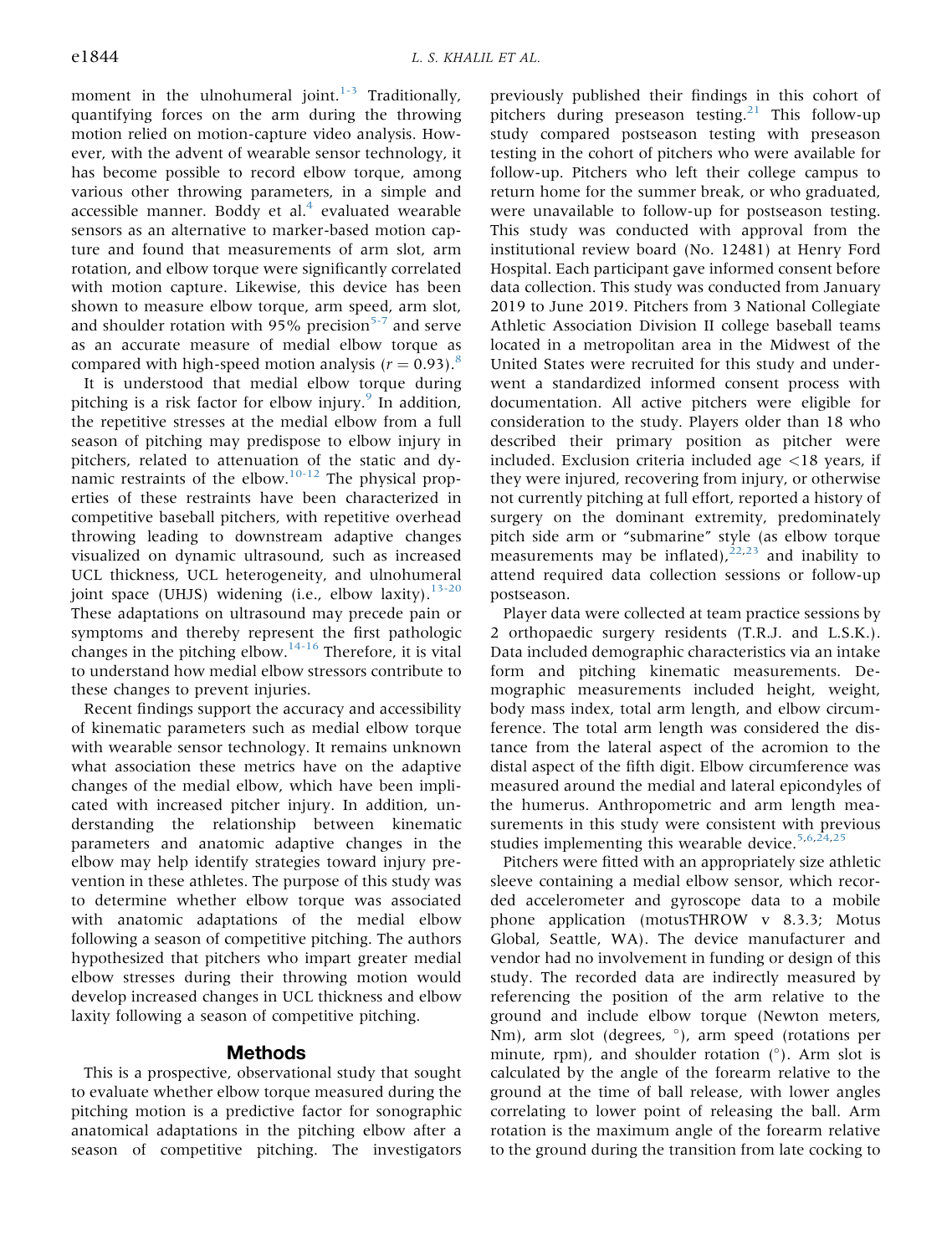<span id="page-4-0"></span>

Fig 1. Wearable baseball compression sleeve with a sensor device. Pictured is a wearable baseball compression sleeve on a right elbow, with a sensor device at the medial elbow. The device is placed so that the sensor rests 1.5 inches (approximately 2 fingerbreadths) distal to the medial epicondyle of the humerus, as directed by the device manufacturer's instructions. The medial epicondyle is depicted by the circle on the sleeve.

early acceleration, serving as a marker of shoulder external rotation. The device was placed so that the sensor rested 1.5 inches distal to the medial epicondyle of the humerus, as directed by the device manufacturer's instructions ([Fig 1](#page-4-0)). This device has been shown to have significant correlation with video motion cap-ture and has been studied extensively.<sup>[4-6,](#page-9-0)[8](#page-9-2)[,26-28](#page-9-13)</sup>

Consistent with previous literature, preseason data were collected within 2 weeks of the first game of the season and postseason data were collected within 1 week of the final game. $18,25$  $18,25$  For each session, testing while using the wearable sensor technology compression sleeve followed a similar format to prior studies.<sup>[5](#page-9-1)[,6,](#page-9-10)[23,](#page-9-9)[28](#page-9-15)[,29](#page-9-16)</sup> Participants were allowed as much time as they required to warm up using their typical routine. Players were then instructed to emulate livegame pitching. They were given as many opportunities as they needed to throw while wearing the baseball sensor to become accustom to it. When they were ready, the pitchers were recorded throwing 5 consecutive fastball pitches at maximum effort. All pitches were thrown from the mound at a standard distance of 60 feet and 6 inches (18.4 meters). Pitches were considered erroneous and not counted toward data collection if the ball could not be reasonably stopped by the catcher. Furthermore, ball velocity was measured in miles per hour using a radar gun situated behind the player (Stalker Sport 2 radar gun; Stalker Radar, Richardson, TX). Data output by the device was collected from the mobile phone application and recorded for analysis.

Pitchers underwent formal dynamic ultrasound imaging of the dominant elbow in both the preseason and postseason, which took place within 1 week of their pitching session. Measurements were taken on a day where they had not participated in any baseball-related activities to avoid capturing transient changes in joint laxity. $30$  Ultrasound imaging was performed in the radiology suite of the main institution by a single experienced musculoskeletal sonographer (Logiq E9; GE Healthcare, Little Chalfont, UK). In accordance with the American Institute of Ultrasound in Medicine guidelines, all images were taken in both a long- and short-axis plane relative to structure being imaged. To evaluate the anterior band of the UCL, the athletes were seated with their shoulder maximally externally rotated and arm place in  $30^{\circ}$  of flexion as measured with a goniometer. Examination of the UCL dynamically and the elbow medial joint line (UHJS) was achieved by placing pitchers' elbow in  $30^\circ$  of flexion while a single examiner applied a valgus force at the ulnar border of the forearm while the upper arm was stabilized. A standardized 100lb valgus force was applied using a handheld dynamometer (Manual Muscle Testing System Model 01165;Lafayette, Lafayette, IN). Dynamic imaging of the UHJS was captured by the sonographer throughout the entire application of the valgus load.

All ultrasound images were deidentified and evaluated by 2 blinded, fellowship-trained, musculoskeletal radiologists. Assessment of the UCL thickness, UHJS with (elbow laxity) and without valgus load, and presence of loose bodies was conducted in identical fashion to prior studies.<sup>[18](#page-9-14),[19,](#page-9-18)[25](#page-9-12)</sup> The Modified Jacobson-Ward technique was used to measure the UCL.<sup>[31](#page-9-19)</sup> Parallel cortices were used for measuring UHJS, with particular attention to omitting bone spurs.

#### Statistical Analysis

A power analysis was performed based off recent pitching studies using the same wearable sensor tech-nology.<sup>[5,](#page-9-1)[6](#page-9-10)[,27](#page-9-20)[,28](#page-9-15)</sup> With a power of 80% (beta level of 0.80, alpha level of 0.05), a sample size of 14 players per group was found, for a total of 28 players, to detect a significant difference of 2.5Nm in elbow torque between pitchers with and without elbow laxity. The preseason analysis, published separately, demonstrated greater than 2.5Nm difference in elbow torque among pitchers with loaded UHJS  $\geq$ 4.4mm (43.9 vs 48.6,  $P < .001$ ) and delta UHJS  $\geq$ 1.25mm (44.2 vs 47.7,  $P < .001$ ).<sup>21</sup> The present investigation was a postseason assessment of the same cohort of pitchers, compared with their preseason values; as such, the sample size was determined by those pitchers available for followup.

Statistical analysis was performed by a trained statistician. All data is described using appropriate statistical analysis. Continuous variables reported include means, medians, minimums, 25th percentile, 75th percentile,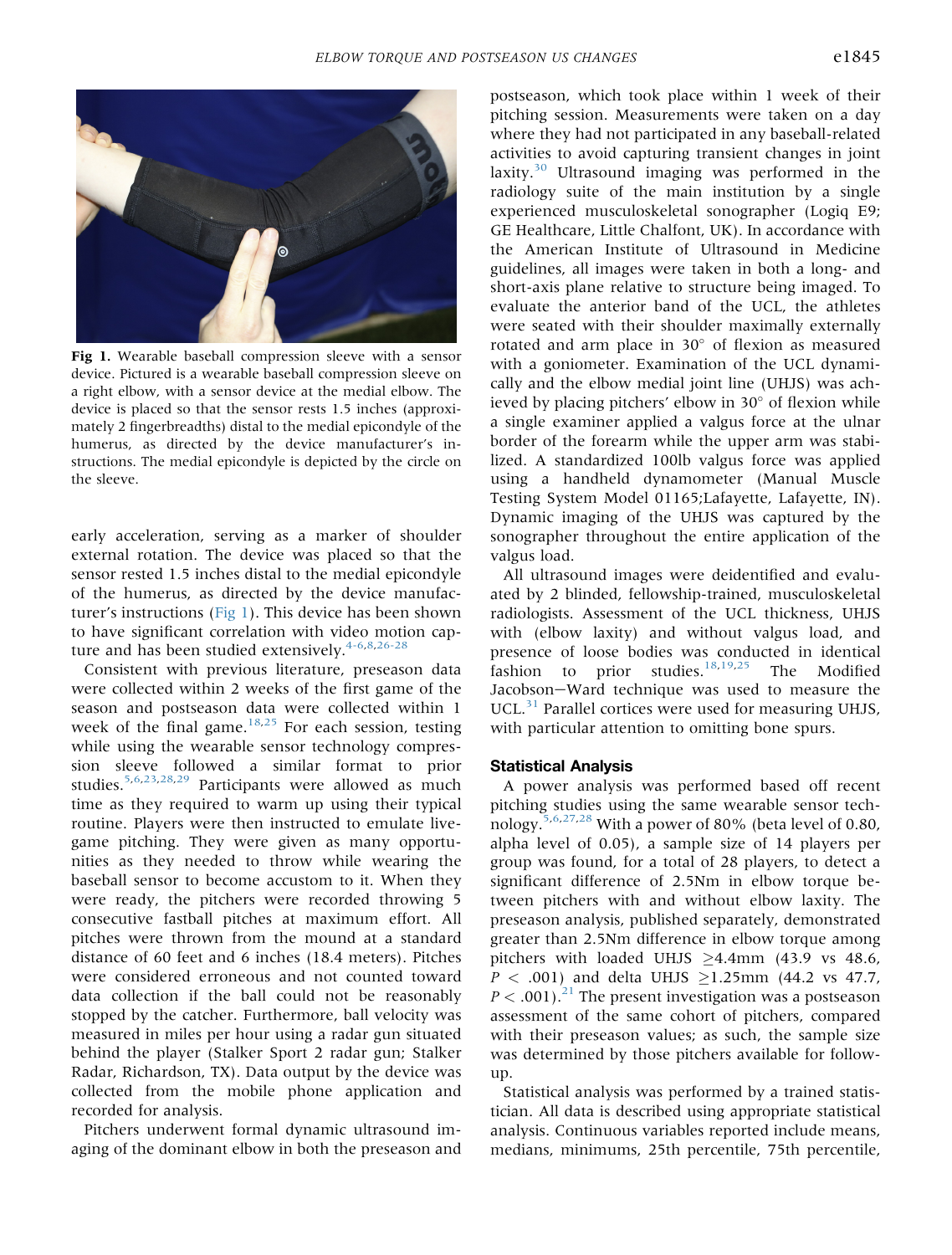<span id="page-5-0"></span>

|  |  |  |  |  |  | Table 1. Comparison of Player Demographic and Arm Length Measurements Between Seasons |
|--|--|--|--|--|--|---------------------------------------------------------------------------------------|
|--|--|--|--|--|--|---------------------------------------------------------------------------------------|

|                         | Preseason Only ( $N = 9$ ) | Pre- and Postseason ( $N = 19$ ) | P Value      |
|-------------------------|----------------------------|----------------------------------|--------------|
| Age, y                  | $20.7 \pm 1.4$             | $19.9 \pm 1.2$                   | .14          |
| Right-hand dominance    | 100%                       | 63.2%                            | .06          |
| College year            |                            |                                  | .10          |
| Freshmen                | $0(0\%)$                   | $7(36.8\%)$                      |              |
| Sophomores              | $2(22.2\%)$                | $6(31.6\%)$                      |              |
| Juniors                 | $4(44.4\%)$                | $4(21.1\%)$                      |              |
| Seniors                 | $3(33.3\%)$                | $2(10.5\%)$                      |              |
| Years played            | $16.4 \pm 1.9$             | $14.7 \pm 1.5$                   | .02          |
| Height, cm              | $188.9 \pm 4.2$            | $185.3 \pm 7.8$                  | .21          |
| Weight, kg              | $89.8 \pm 8.6$             | $79.9 \pm 12.1$                  | .04          |
| BMI                     | $25.2 \pm 2.6$             | $23.3 \pm 3.4$                   | .15          |
| Pitcher position        |                            |                                  | .85          |
| Starter                 | $5(55.6\%)$                | $8(42.1\%)$                      |              |
| Reliever                | $3(33.3\%)$                | $9(47.4\%)$                      |              |
| Closer                  | $1(11.1\%)$                | 2(10.5)                          |              |
| NCAA, y                 | $3 \pm 1.2$                | $2.2 \pm 1.1$                    | .11          |
| Sleeve size             |                            |                                  |              |
| Small                   | $4(44.44\%)$               | $7(36.84\%)$                     | $\mathbf{l}$ |
| Medium                  | $5(55.56\%)$               | 11 (57.89%)                      |              |
| Large                   | $0(0\%)$                   | $1(5.26\%)$                      |              |
| Arm length, cm          | $78.4 \pm 3.9$             | $77.5 \pm 4.9$                   | .61          |
| Elbow circumference, cm | $28.5 \pm 1.7$             | $27.5 \pm 1.8$                   | .17          |

NOTE. Continuous variables are presented using mean  $\pm$  standard deviation, and categorical variables are presented as number (percentage). Statistically significant P values are indicated in bold ( $P < .05$ ).

BMI, body mass index; NCAA, National Collegiate Athletic Association.

maximum, and standard deviation for nonrepeated continuous variables, whereas repeated continuous variables were expressed as the least-squared means and standard errors. Counts and percentages were reported for categorical variables. Metrics captured by repeated measurement were described using adjusted means and standard errors. All player demographics are compared between groups using chi-square or Fisher's exact tests for categorical variables and using analysis of variance or Wilcoxon rank-sum tests. To account for pitching metrics being collected 5 times on each player, a univariate repeated-measures analysis of variance using a generalized estimating equations approach was used and results are given as least-squared means (beta estimate) with standard errors. To demonstrate the level of agreement between raters, intraclass correlations were obtained for continuous variables. Intraclass correlation coefficients (2,1) is reported since all subjects are rated by the same raters who are assumed to be a random subset of all possible raters. Kappa statistics are calculated for categorical variables using  $2 \times 2$ tables. Statistical significance is set at  $P < .05$ . All analyses are performed using SAS, 9.4 (SAS Institute Inc, Cary, NC).

## **Results**

#### Demographic Characteristics

Twenty-eight collegiate pitchers underwent preseason sonographic and kinematic testing. Nineteen pitchers were available for postseason testing. Demographics and anthropometric features of eligible pitchers are outlined in [Table 1](#page-5-0). When we compared pitchers who completed both pre- and postseason sessions with those who were only present in the preseason, pitchers who presented to the postseason session had, on average, fewer years of experience playing baseball (14.7  $\pm$  1.5 years vs 16.4  $\pm$  1.9 years,  $P = .02$ ) and were lighter (79.9  $\pm$  12.1 kg vs 89.8  $\pm$  8.6 kg,  $P = .04$ ). There were no other statistically significant differences.

### Pitching Kinematic and Dynamic Ultrasound **Measurements**

[Table 2](#page-6-0) demonstrates pitching and ultrasound measurements comparing preseason and postseason data collection periods. Regarding kinematic measurements, when compared with preseason values, there was a significant increase in postseason ball velocity (77.1  $\pm$ 0.4 vs 75.8  $\pm$  0.4, P = .04). There was no significant change in noted in arm slot, arm speed, arm rotation, or elbow torque following a season of pitching.

When evaluating adaptive anatomic changes to the medial elbow, players had a significant increase in UCL thickness (1.92  $\pm$  0.09 vs 1.56  $\pm$  0.09 mm, P < .01) and increase in the loaded UHJS measurements (4.61  $\pm$ 0.21 vs 4.09  $\pm$  0.20 mm, P = .063) following a season of pitching. There was a significant increase in elbow laxity, as measured by delta UHJS (UHJS widening from an unloaded to loaded state), in the postseason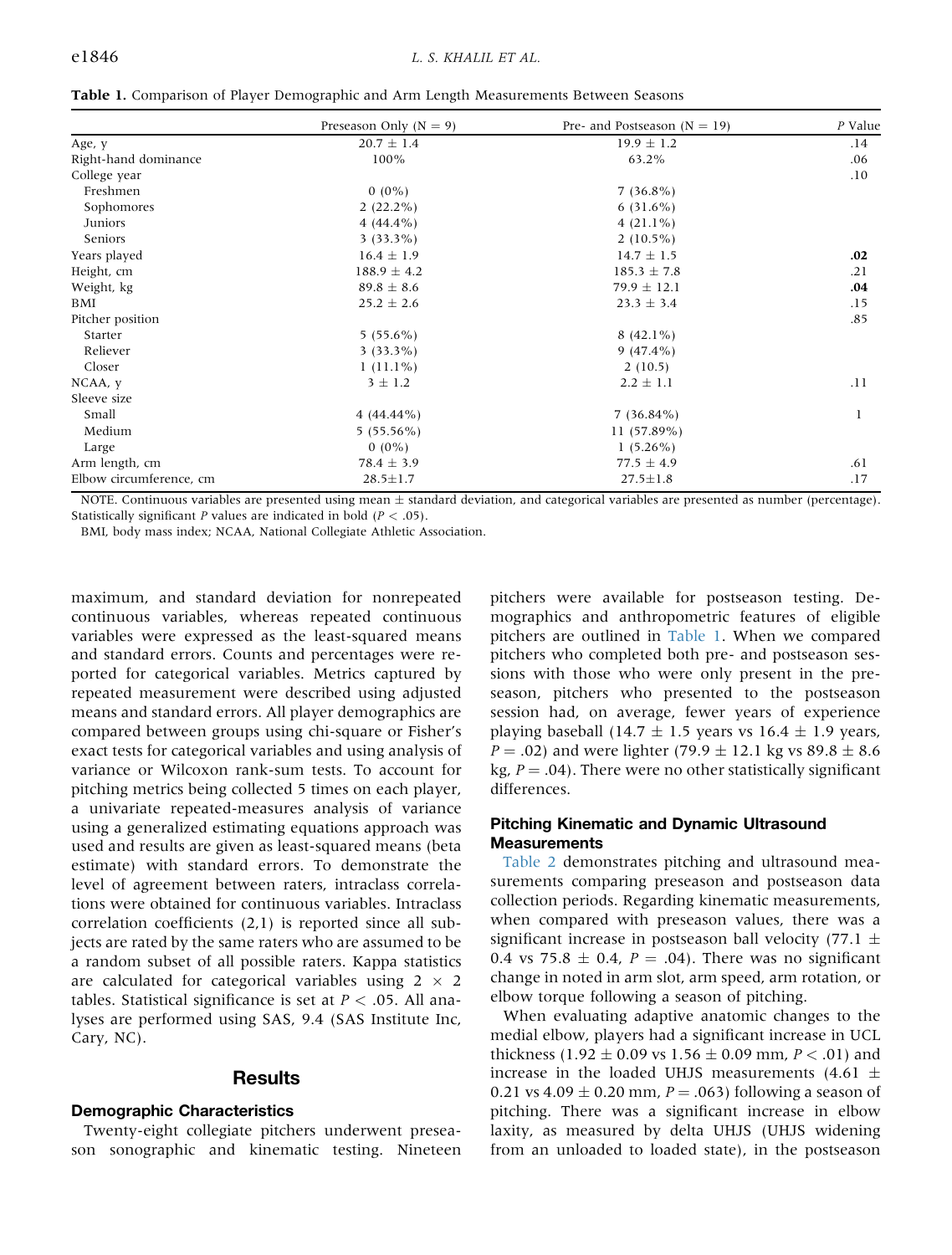<span id="page-6-0"></span>

| <b>Table 2.</b> Preseason Versus Postseason Changes in Pitching |  |
|-----------------------------------------------------------------|--|
| Kinematic and Dynamic Ultrasound Measurements                   |  |

|                    | Preseason       | Postseason    | P Value |
|--------------------|-----------------|---------------|---------|
| Ball velocity, mph | $75.8 + 0.4$    | $77.1 + 0.4$  | .041    |
| Arm slot, °        | $45.7 \pm 1.6$  | $43.0 + 1.6$  | .256    |
| Arm speed, rpm     | $888.2 + 8.4$   | $892.2 + 8.4$ | .744    |
| Arm rotation, °    | $149.5 + 1.5$   | $152.4 + 1.5$ | .199    |
| Elbow torque, Nm   | $46.1 \pm 0.9$  | $45.7 + 0.9$  | .72     |
| UCL thickness, mm  | $1.56 \pm 0.09$ | $1.92 + 0.09$ | .001    |
| Unloaded UHJS, mm  | $2.94 \pm 0.10$ | $2.85 + 0.10$ | .364    |
| Loaded UHJS        | $4.09 + 0.20$   | $4.61 + 0.21$ | .063    |
| UHJS delta         | $1.15 + 0.22$   | $1.77 + 0.23$ | .028    |

NOTE. Continuous variables are presented using mean  $\pm$  standard deviation, and categorical variables are presented as number (percentage). Statistically significant P values are indicated in bold ( $P <$ .05).

mph, miles per hour; rpm, rotations per minute; UCL, ulnar collateral ligament; UHJS, ulnohumeral joint space.

compared with the preseason (1.77  $\pm$  0.23 vs 1.15  $\pm$ 0.22 mm,  $P = .028$ ).

#### Pitching Kinematics: Association With Ultrasound Findings

[Table 3](#page-7-0) represents the association between preseason pitching measurements and postseason ultrasound findings. Preseason arm slot demonstrated significant association with change in UCL thickness  $(-0.03 \pm 0.01)$ beta estimate,  $P = .011$ ), indicating that for each degree of lower arm slot (later ball release), UCL thickness increased by 0.03 mm after the season. Preseason elbow torque demonstrated significant association with both postseason loaded UHJS and change in loaded UHJS  $(-0.03 \pm 0.01$  beta estimate,  $P = .04$ ), indicating that for every 1-Nm increase in elbow torque, elbow laxity decreased by 0.03 mm after the season. No other preseason pitching kinematic variable was associated with loaded UHJS at any given time point.

#### Demographic Factors: Associations With Elbow Torque

[Table 4](#page-7-1) demonstrates the association of pitcher demographic characteristics with elbow torque measurements obtained by wearable sensor technology. Postseason elbow torque demonstrated significant inverse associations (beta estimate [standard error]) with player weight  $(-0.45 \, [0.18]$ ,  $P = .027$ ) and total dominant arm length  $(-1.34 [0.42], P = .006)$ , such that each additional kilogram of body weight or each additional centimeter of arm length was associated with a 0.45 or 1.34 Newton-meter reduction of elbow torque, respectively. The change in elbow torque over the course of a season was noted to inversely relate to player age  $(-3.60)$ [1.68],  $P = .046$ ), such that an age increase of one year was associated with a 3.60 Newton-meter reduction in elbow torque after the season.

## **Discussion**

Preseason pitching kinematic measurements were significantly associated with postseason adaptations present on ultrasound, with reduced arm slot (lower ball release) correlating to increased UCL thickness and increased elbow torque correlating to reduced elbow laxity, after a season of pitching. However, the magnitude of these findings is small in value and the clinical significance of these changes remains unknown. Age, weight, and arm length were found to be protective of medial elbow torque. In addition, the adaptations present on ultrasound in this study were consistent with prior literature, including increased UCL thickness and elbow laxity following the season.

In a single time-point preseason analysis of this cohort of 28 collegiate pitchers, Khalil et al. $^{21}$  $^{21}$  $^{21}$  investigated the relationship between elbow torque and sonographic adaptations to the medial elbow. The authors found a significant relationship between greater medial elbow torque during pitching and a thicker UCL and stiffer elbow (reduced elbow laxity) on dynamic ultrasound of pitchers. The authors noted that these findings were a snapshot of a single time-point in the preseason among asymptomatic pitchers. The 19 pitchers who were available for examination after a season of competitive pitching were examined in this present study, further corroborating these relationships. Pitchers with increased preseason elbow torque demonstrated reduced postseason elbow laxity. In addition, pitchers with decreased preseason arm slot demonstrated significantly greater UCL thickness after a season of pitching. Reduced arm slot (i.e., lower ball release) has shown to generate increased "whip" at ball release and subsequently greater elbow stresses.<sup>[6,](#page-9-10)[8](#page-9-2)</sup> These findings taken together indicate that pitchers with greater elbow torque in their throwing motion, and potentially a lower ball release, demonstrate greater adaptations on ultrasound, including a thicker UCL and reduced elbow laxity after a season of pitching. A possible explanation is that pitchers with greater demands (i.e., elbow torque, "whip" at ball release) placed on their medial elbow initially develop protective mechanisms, such as greater static and dynamic restraints of the elbow with a thicker UCL and reduced elbow laxity, which this cohort of asymptomatic pitchers may represent. However, continuous overhead activity and repetition may lead to chronic attenuation of the medial elbow, progressive elbow laxity in later stages, and subsequent increased risk of injury in symptomatic pitchers. $32,33$  $32,33$ 

Previous literature has suggested that increased elbow stresses in overhead throwing athletes may lead to ulnohumeral adaptive changes on ultrasound, as demonstrated in this study, such as UCL thick-ening.<sup>[14,](#page-9-6)[18,](#page-9-14)[25](#page-9-12)[,30](#page-9-17)</sup> In a cross-sectional study of 102 pitchers, Atanda et al. $^{14}$  $^{14}$  $^{14}$  evaluated pitching volume in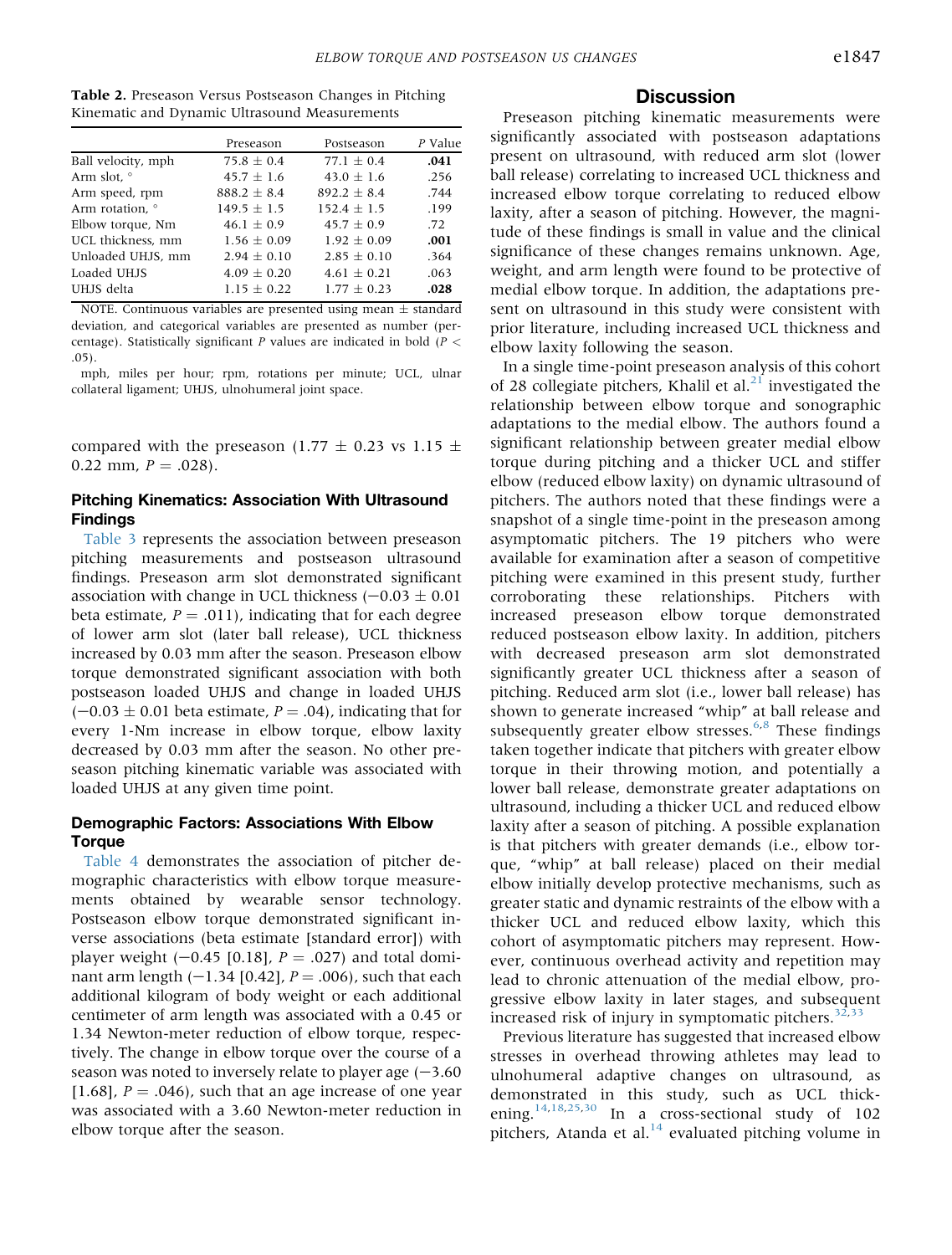<span id="page-7-0"></span>

|  | <b>Table 3.</b> Effect of Pitching Kinematic Variables on Dynamic Ultrasound Measurements |
|--|-------------------------------------------------------------------------------------------|
|--|-------------------------------------------------------------------------------------------|

|                             | Postseason UCL Thickness |         | Change in UCL Thickness |         | Postseason UHJS Loaded |         | Change in UHJS Loaded |         |
|-----------------------------|--------------------------|---------|-------------------------|---------|------------------------|---------|-----------------------|---------|
| Preseason Pitching Variable | Est(SE)                  | P Value | Est(SE)                 | P Value | Est(SE)                | P Value | Est(SE)               | P Value |
| Elbow torque                | 0.005(0.01)              | .606    | 0.0004(0.01)            | .965    | $-0.03(0.01)$          | .042    | $-0.03(0.01)$         | .045    |
| Arm slot                    | $-0.016(0.01)$           | .156    | $-0.03(0.01)$           | .011    | 0.004(0.03)            | .912    | 0.01(0.03)            | .667    |
| Arm speed                   | 0.0004(0.002)            | .847    | $-0.001(0.002)$         | .565    | $-0.003(0.005)$        | .637    | $-0.001(0.006)$       | .877    |
| Arm rotation                | $-0.01(0.01)$            | .371    | $-0.001(0.01)$          | .991    | $-0.02(0.03)$          | .523    | $-0.03(0.03)$         | .283    |
| Ball velocity               | $-0.012(0.04)$           | .745    | $-0.008(0.03)$          | .787    | 0.09(0.10)             | .368    | 0.13(0.10)            | .218    |

NOTE. Univariate relationships for continuous variables are presented as beta estimate (standard error). Interpretation for beta estimates is as follows: for every 1-unit increase in a pitching kinematic measurement, the ultrasound measurement changes by the magnitude of the beta estimate (i.e., for every 1-degree reduction in preseason arm slot, the change in UCL thickness from preseason to postseason in the cohort of players increased by 0.03 mm (0.01) significantly).

Statistically significant P values are indicated in bold ( $P < .05$ ).

UCL, ulnar collateral ligament; UHJS, ulnohumeral joint space.

adolescent pitchers and found that the UCL was significantly thicker in pitchers who threw more than 67 pitches per appearance (4.69 mm vs 4.14 mm,  $P =$ .03). In a prospective observational study of 22 high school pitchers, Keller et al. $18$  found significant increases in UCL thickness and UCL substance heterogeneity ( $P = .02$  and  $P = .001$ ) after a season of pitching relative to preseason measurements. The present study aligns with the aforementioned literature, demonstrating that UCL thickness increases after a season of pitching. In addition, the present findings suggest that kinematic parameters of the throwing motion measured by wearable sensor technology are associated with the sonographic adaptations observed in the literature. Specifically, a lower arm slot, defined by a later ball release, was related to increased UCL thickness in pitchers after the season. These findings are consistent with the concept that a lower arm slot generates greater "whip" at the medial elbow, as demonstrated by Okoroha et al. $^6$  $^6$  and Camp et al., $^8$  $^8$  who found greater elbow stresses in pitchers with lower arm slot. Extrapolating those findings would explain why pitchers in the present cohort with lower arm slot may develop greater UCL thickness.

Studies investigating the future development of pain and injury have provided insight into the clinical significance of sonographic findings of the medial elbow. Studies conducting serial ultrasound imaging have demonstrated that UCL thickness and UHJS widening progress after a season of pitching.<sup>[16,](#page-9-22)[18,](#page-9-14)[25](#page-9-12)[,32](#page-9-21)</sup> Tajika et al. $33$  evaluated 122 high school baseball pitchers during the preseason with ultrasound of their dominant elbow and found significantly greater UCL thickness and UHJS widening in pitchers with a history of elbow pain. Furthermore, Shanley et al.<sup>[32](#page-9-21)</sup> performed dynamic ultrasounds on 70 asymptomatic professional baseball pitchers, following these pitchers prospectively, and discovered that the 7 pitchers who subsequently sustained a UCL injury had significantly greater elbow laxity than the 63 who remained healthy (6.5  $\pm$  1.2 vs 5.3  $\pm$  1.2 mm, P = .01). The findings of the current study corroborate that collegiate pitchers demonstrate adaptations to UCL thickness and elbow laxity after a season of competitive pitching. Counterintuitively, pitchers in the present study with greater medial elbow torque in the preseason were associated with reduced elbow laxity in the postseason. This highlights the spectrum of anatomic adaptations that overhead

<span id="page-7-1"></span>Table 4. Association Between Player Demographic Characteristics and Elbow Torque

|                         | Postseason Elbow Torque |         | Change in Elbow Torque |         |  |
|-------------------------|-------------------------|---------|------------------------|---------|--|
| Variable                | Est(SE)                 | P Value | Est(SE)                | P Value |  |
| Age, y                  | $-3.69(1.97)$           | .078    | $-3.60(1.68)$          | .046    |  |
| Years played            | $-0.13(1.69)$           | .939    | $-0.53(1.47)$          | .726    |  |
| Height, kg              | $-0.46(0.31)$           | .163    | $-0.16(0.29)$          | .585    |  |
| Weight, cm              | $-0.45(0.18)$           | .027    | $-0.30(0.17)$          | .099    |  |
| BMI                     | $-1.02(0.72)$           | .171    | $-0.91(0.62)$          | .164    |  |
| NCAA, y                 | 0.42(2.28)              | .857    | $-0.65(1.99)$          | .749    |  |
| Arm length, cm          | $-1.34(0.42)$           | .006    | $-0.76(0.43)$          | .092    |  |
| Elbow circumference, cm | $-2.26(1.36)$           | .114    | $-2.24(1.16)$          | .069    |  |

NOTE. Univariate relationships for continuous variables are presented as beta estimate (standard error). Interpretation for beta estimates is as follows: for every 1-unit increase in a demographic measurement, the wearable sensor measurement changes by the magnitude of the beta estimate (i.e., for every 1-year increase in player age, the change in elbow torque from preseason to postseason in the cohort of players decreased by 3.60 (1.68) Newton-meter significantly). Statistically significant P values are indicated in bold ( $P < .05$ ).

BMI, body mass index; NCAA, National Collegiate Athletic Association.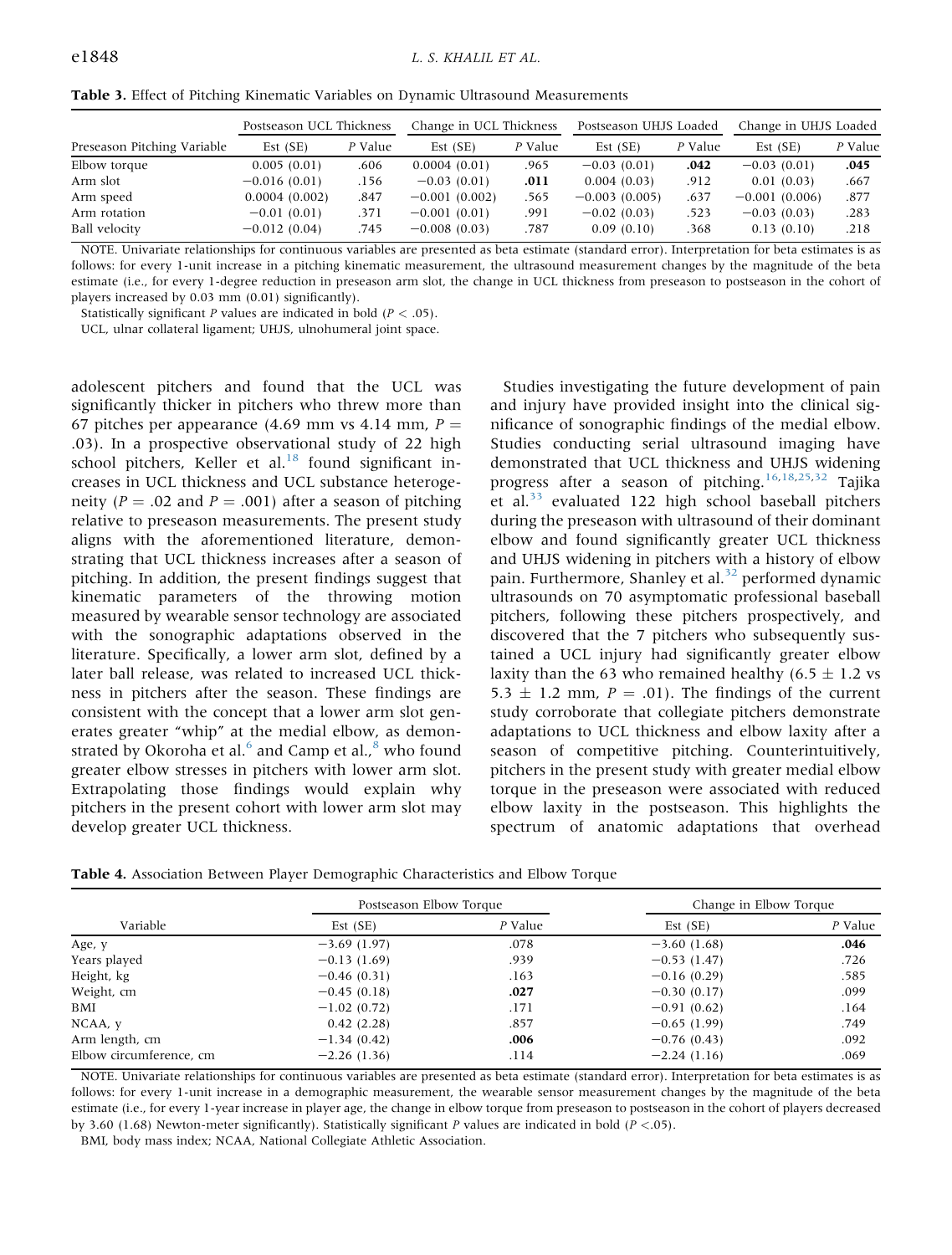throwers may develop, warranting further prospective studies to delineate which adaptations are normal responses to stressors versus pathologic adaptations at risk of injury. Additional work must be done to elucidate the role of wearable sensors in monitoring pitching mechanics and the implications of monitoring on injury prevention as related to pathoanatomic adaptations present on advanced imaging.

Several studies have sought to evaluate the role of anthropomorphic characteristics in predicting medial elbow torque recorded by wearable sensor technology while pitching.<sup>[5,](#page-9-1)[6](#page-9-10)[,23](#page-9-9)[,29](#page-9-16)</sup> In a cohort study, Lizzio et al.<sup>[29](#page-9-16)</sup> evaluated elbow torque in 18 professional baseball pitchers and found that an increase in body mass index was independently associated with a reduction in elbow torque ( $P = .035$  $P = .035$ ). Likewise, Makhni et al.<sup>5</sup> performed a cohort study of 37 collegiate pitchers and demonstrated that larger elbow circumference was a predictor for reduced medial elbow torque ( $P = .021$ ). Okoroha et al.<sup>[6](#page-9-10)</sup> evaluated predictors for elbow torque in 20 youth baseball players and found that increased age and increased arm length were both independently associated with reductions in elbow torque  $(P < .001)$ . Similar to previous studies, the present investigation also found an increase in age, body weight, and arm length was related to reduced elbow torque ( $P = .046$ ,  $P = .027$ , and  $P = .006$ , respectively). Increased body mass and elbow circumference are thought to portend a protective effect by increasing dynamic stabilization of the medial elbow via greater load distribution. Increased arm length is thought to portend a mechanical advantage by providing a larger moment arm in which pitchers can produce increase speeds with lower medial elbow stresses, and the influence of age is thought to be correlated with athletic experience, as older players develop more consistent and efficient pitching kinematics. $22,34$  $22,34$ 

#### Limitations

This investigation presents with several limitations. As athletes from multiple collegiate universities were recruited, players' exposure to training regimens, playing time, practice protocols, and previous workload volume was unable to be controlled for when performing the statistical analysis. While athletes were all tested at equivalent time points, it was not possible to meet all players for multiple sessions and serial measurements, therefore no interrater reliability analysis was possible. In addition, the small sample size is a result of all available athletes present for recruitment and subsequent follow-up. The loss of follow-up of 9 athletes was due to their lack of availability since many athletes returned to their out-of-state homes for summer vacation immediately following the conclusion of playoffs. While this may affect the data, only weight and years of experience were significantly different between pitchers who did and did not follow-up in the postseason, likely as a result of older pitchers graduating college. With regards to pitching kinematic measurements, these calculations by the wearable sensor is determined by a gyroscope embedded in an elbow sleeve, which derives these values based on the sensor's position on the elbow relative to the ground. This mean that it is not possible to account for any contributions of shoulder girdle, trunk, or pelvic motion to these values as would be performed by a 3-dimensional motion video analysis. With regard to the ultrasound measurements, pitchers were instructed to relax during dynamic elbow laxity examination, which likely does not account for the contributions of dynamic stabilizers to the elbow (i.e., flexor pronator mass) that are typically activated during the pitching motion. Due to the novel nature of this study, when interpreting correlational results between pitching kinematics and ultrasound changes, previous literature was used to extrapolate the clinical relevance. Ultimately it should be reiterated that the present investigation represents a snapshot of healthy, asymptomatic athletes' measurements at 2 time points, and our findings may not be representative of symptomatic players nor might these findings be representative of youth and adolescent patient populations.

#### **Conclusions**

After a season of competitive pitching, adaptive changes of the medial elbow were demonstrated on dynamic ultrasound. However, the influence of pitching kinematic measurements on these adaptations are of small magnitude and unknown clinical significance. Although wearable sensor technology may have value in trending individual pitcher kinematics, no discrete threshold appears to predict the development of adaptive changes at the elbow.

#### Acknowledgments

The authors acknowledge Anastasia M. Khalil for her assistance in recruiting, consenting, and organizing subject participation.

#### References

- <span id="page-8-0"></span>1. [Dun S, Kingsley D, Fleisig GS, Loftice J, Andrews JR.](http://refhub.elsevier.com/S2666-061X(21)00157-7/sref1) [Biomechanical comparison of the fastball from wind-up](http://refhub.elsevier.com/S2666-061X(21)00157-7/sref1) [and the fastball from stretch in professional baseball](http://refhub.elsevier.com/S2666-061X(21)00157-7/sref1) pitchers. Am J Sports Med [2008;36:137-141](http://refhub.elsevier.com/S2666-061X(21)00157-7/sref1).
- 2. [Escamilla RF, Barrentine SW, Fleisig GS, et al. Pitching](http://refhub.elsevier.com/S2666-061X(21)00157-7/sref2) [biomechanics as a pitcher approaches muscular fatigue](http://refhub.elsevier.com/S2666-061X(21)00157-7/sref2)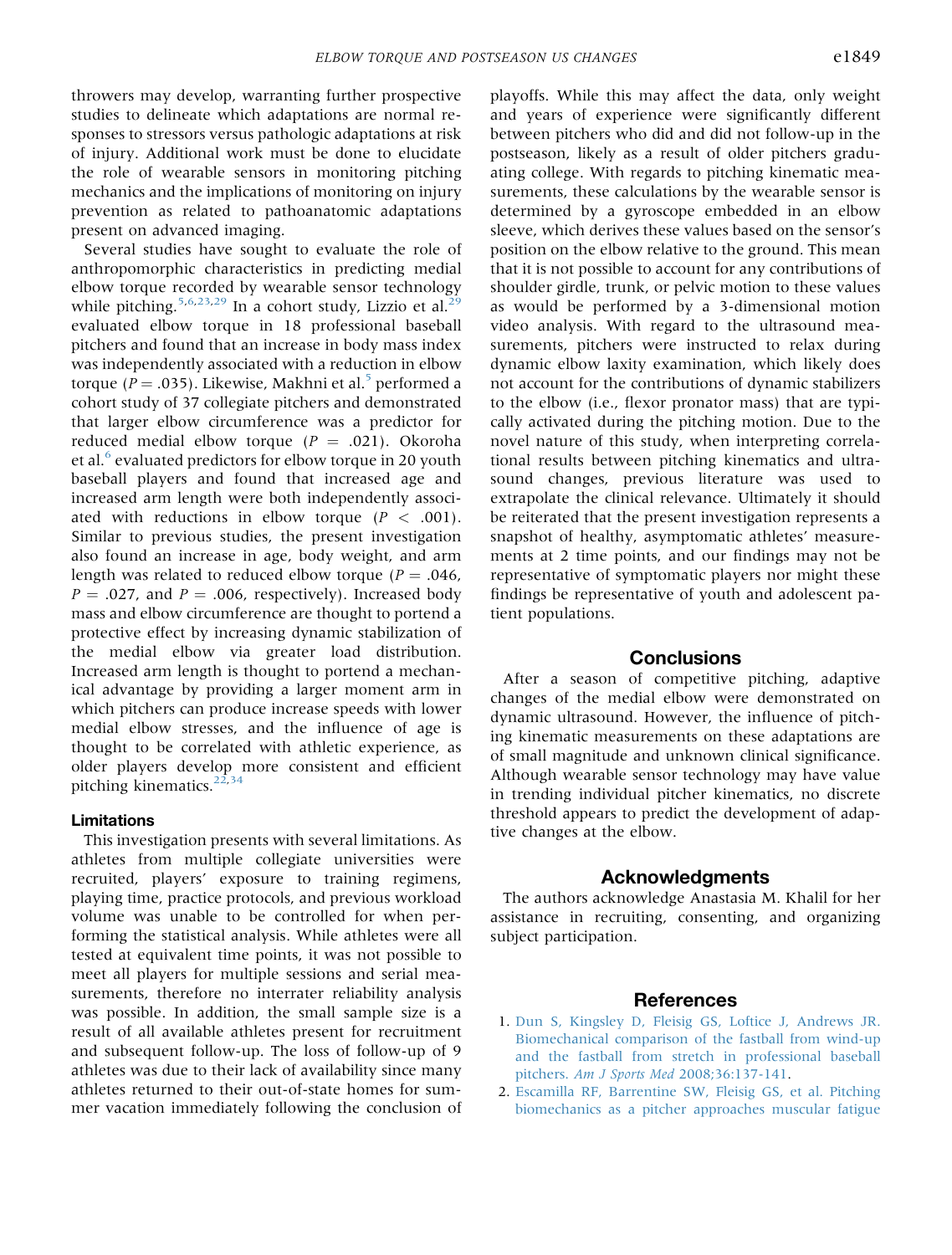[during a simulated baseball game.](http://refhub.elsevier.com/S2666-061X(21)00157-7/sref2) Am J Sports Med [2007;35:23-33.](http://refhub.elsevier.com/S2666-061X(21)00157-7/sref2)

- 3. [Fleisig GS, Andrews JR. Prevention of elbow injuries in](http://refhub.elsevier.com/S2666-061X(21)00157-7/sref3) [youth baseball pitchers.](http://refhub.elsevier.com/S2666-061X(21)00157-7/sref3) Sports Health 2012;4:419-424.
- <span id="page-9-0"></span>4. [Boddy KJ, Marsh JA, Caravan A, Lindley KE, Scheffey JO,](http://refhub.elsevier.com/S2666-061X(21)00157-7/sref4) O'[Connell ME. Exploring wearable sensors as an alter](http://refhub.elsevier.com/S2666-061X(21)00157-7/sref4)[native to marker-based motion capture in the pitching](http://refhub.elsevier.com/S2666-061X(21)00157-7/sref4) delivery. PeerJ [2019;7:e6365](http://refhub.elsevier.com/S2666-061X(21)00157-7/sref4).
- <span id="page-9-1"></span>5. [Makhni EC, Lizzio VA, Meta F, Stephens JP, Okoroha KR,](http://refhub.elsevier.com/S2666-061X(21)00157-7/sref5) [Moutzouros V. Assessment of elbow torque and other](http://refhub.elsevier.com/S2666-061X(21)00157-7/sref5) [parameters during the pitching motion: Comparison of](http://refhub.elsevier.com/S2666-061X(21)00157-7/sref5) [fastball, curveball, and change-up.](http://refhub.elsevier.com/S2666-061X(21)00157-7/sref5) Arthroscopy 2018;34: [816-822](http://refhub.elsevier.com/S2666-061X(21)00157-7/sref5).
- <span id="page-9-10"></span>6. [Okoroha KR, Lizzio VA, Meta F, Ahmad CS,](http://refhub.elsevier.com/S2666-061X(21)00157-7/sref6) [Moutzouros V, Makhni EC. Predictors of elbow torque](http://refhub.elsevier.com/S2666-061X(21)00157-7/sref6) [among youth and adolescent baseball pitchers.](http://refhub.elsevier.com/S2666-061X(21)00157-7/sref6) Am J Sports Med [2018;46:2148-2153.](http://refhub.elsevier.com/S2666-061X(21)00157-7/sref6)
- 7. [Okoroha KR, Meta F, Meldau J, et al. Predictors of elbow](http://refhub.elsevier.com/S2666-061X(21)00157-7/sref7) [torque in youth and adolescent baseball pitchers using a](http://refhub.elsevier.com/S2666-061X(21)00157-7/sref7) [new mobile sensor: fastballs versus breaking pitches.](http://refhub.elsevier.com/S2666-061X(21)00157-7/sref7) Arthroscopy [2018;34:e24](http://refhub.elsevier.com/S2666-061X(21)00157-7/sref7).
- <span id="page-9-2"></span>8. [Camp CL, Tubbs TG, Fleisig GS, et al. The relationship of](http://refhub.elsevier.com/S2666-061X(21)00157-7/sref8) [throwing arm mechanics and elbow varus torque:](http://refhub.elsevier.com/S2666-061X(21)00157-7/sref8) [Within-subject variation for professional baseball pitchers](http://refhub.elsevier.com/S2666-061X(21)00157-7/sref8) [across 82,000 throws.](http://refhub.elsevier.com/S2666-061X(21)00157-7/sref8) Am J Sports Med 2017;45: [3030-3035](http://refhub.elsevier.com/S2666-061X(21)00157-7/sref8).
- <span id="page-9-3"></span>9. Anz AW, Bushnell BD, Griffi[n LP, Noonan TJ, Torry MR,](http://refhub.elsevier.com/S2666-061X(21)00157-7/sref9) [Hawkins RJ. Correlation of torque and elbow injury in](http://refhub.elsevier.com/S2666-061X(21)00157-7/sref9) [professional baseball pitchers.](http://refhub.elsevier.com/S2666-061X(21)00157-7/sref9) Am J Sports Med 2010;38: [1368-1374](http://refhub.elsevier.com/S2666-061X(21)00157-7/sref9).
- <span id="page-9-4"></span>10. [Gregory B, Nyland J. Medial elbow injury in young](http://refhub.elsevier.com/S2666-061X(21)00157-7/sref10) throwing athletes. [Muscles Ligaments Tendons J](http://refhub.elsevier.com/S2666-061X(21)00157-7/sref10) 2013;3: [91-100](http://refhub.elsevier.com/S2666-061X(21)00157-7/sref10).
- 11. Rossy WH, Oh LS. Pitcher'[s elbow: Medial elbow pain in](http://refhub.elsevier.com/S2666-061X(21)00157-7/sref11) [the overhead-throwing athlete.](http://refhub.elsevier.com/S2666-061X(21)00157-7/sref11) Curr Rev Musculoskelet Med [2016;9:207-214.](http://refhub.elsevier.com/S2666-061X(21)00157-7/sref11)
- 12. [DeFroda SF, Goodman AD, Gil JA, Owens BD. Epidemi](http://refhub.elsevier.com/S2666-061X(21)00157-7/sref12)[ology of elbow ulnar collateral ligament injuries among](http://refhub.elsevier.com/S2666-061X(21)00157-7/sref12) [baseball players: National Collegiate Athletic Association](http://refhub.elsevier.com/S2666-061X(21)00157-7/sref12) [Injury Surveillance Program, 2009-2010 through 2013-](http://refhub.elsevier.com/S2666-061X(21)00157-7/sref12) 2014. Am J Sports Med [2018;46:2142-2147.](http://refhub.elsevier.com/S2666-061X(21)00157-7/sref12)
- <span id="page-9-5"></span>13. [Chalmers PN, Wimmer MA, Verma NN, et al. The rela](http://refhub.elsevier.com/S2666-061X(21)00157-7/sref13)[tionship between pitching mechanics and injury: A re](http://refhub.elsevier.com/S2666-061X(21)00157-7/sref13)[view of current concepts.](http://refhub.elsevier.com/S2666-061X(21)00157-7/sref13) Sports Health 2017;9:216-221.
- <span id="page-9-6"></span>14. [Atanda A Jr, Averill LW, Wallace M, Niiler TA,](http://refhub.elsevier.com/S2666-061X(21)00157-7/sref14) [Nazarian LN, Ciccotti MG. Factors related to increased](http://refhub.elsevier.com/S2666-061X(21)00157-7/sref14) [ulnar collateral ligament thickness on stress sonography](http://refhub.elsevier.com/S2666-061X(21)00157-7/sref14) [of the elbow in asymptomatic youth and adolescent](http://refhub.elsevier.com/S2666-061X(21)00157-7/sref14) baseball pitchers. Am J Sports Med [2016;44:3179-3187.](http://refhub.elsevier.com/S2666-061X(21)00157-7/sref14)
- 15. [Atanda A Jr, Buckley PS, Hammoud S, Cohen SB,](http://refhub.elsevier.com/S2666-061X(21)00157-7/sref15) [Nazarian LN, Ciccotti MG. Early anatomic changes of the](http://refhub.elsevier.com/S2666-061X(21)00157-7/sref15) [ulnar collateral ligament identi](http://refhub.elsevier.com/S2666-061X(21)00157-7/sref15)fied by stress ultrasound of [the elbow in young professional baseball pitchers.](http://refhub.elsevier.com/S2666-061X(21)00157-7/sref15) Am J Sports Med [2015;43:2943-2949.](http://refhub.elsevier.com/S2666-061X(21)00157-7/sref15)
- <span id="page-9-22"></span>16. [Ciccotti MG, Atanda A Jr, Nazarian LN, Dodson CC,](http://refhub.elsevier.com/S2666-061X(21)00157-7/sref16) [Holmes L, Cohen SB. Stress sonography of the ulnar](http://refhub.elsevier.com/S2666-061X(21)00157-7/sref16) [collateral ligament of the elbow in professional baseball](http://refhub.elsevier.com/S2666-061X(21)00157-7/sref16) [pitchers: A 10-year study.](http://refhub.elsevier.com/S2666-061X(21)00157-7/sref16) Am J Sports Med 2014;42: [544-551](http://refhub.elsevier.com/S2666-061X(21)00157-7/sref16).
- 17. [Erb J, Sherman H, Williard S, Bui J, Kachingwe A. Ul](http://refhub.elsevier.com/S2666-061X(21)00157-7/sref17)[trasound study of elbow ulnar collateral ligament changes](http://refhub.elsevier.com/S2666-061X(21)00157-7/sref17) [in collegiate baseball players: A pilot study.](http://refhub.elsevier.com/S2666-061X(21)00157-7/sref17) J Bodyw Mov Ther [2017;21:259-266](http://refhub.elsevier.com/S2666-061X(21)00157-7/sref17).
- <span id="page-9-14"></span>18. [Keller RA, Marshall NE, Bey MJ, et al. Pre- and post](http://refhub.elsevier.com/S2666-061X(21)00157-7/sref18)[season dynamic ultrasound evaluation of the pitching](http://refhub.elsevier.com/S2666-061X(21)00157-7/sref18) elbow. Arthroscopy [2015;31:1708-1715.](http://refhub.elsevier.com/S2666-061X(21)00157-7/sref18)
- <span id="page-9-18"></span>19. [Marshall NE, Keller RA, Okoroha K, et al. Radiostereometric](http://refhub.elsevier.com/S2666-061X(21)00157-7/sref19) [evaluation of tendon elongation after distal biceps repair.](http://refhub.elsevier.com/S2666-061X(21)00157-7/sref19) Orthop J Sports Med [2016;4:2325967116672620](http://refhub.elsevier.com/S2666-061X(21)00157-7/sref19).
- 20. [Marshall NE, Keller RA, Van Holsbeeck M, Moutzouros V.](http://refhub.elsevier.com/S2666-061X(21)00157-7/sref20) [Ulnar collateral ligament and elbow adaptations in high](http://refhub.elsevier.com/S2666-061X(21)00157-7/sref20) [school baseball pitchers.](http://refhub.elsevier.com/S2666-061X(21)00157-7/sref20) Sports Health 2015;7:484-488.
- <span id="page-9-7"></span>21. [Khalil LS, Meta FS, Tramer JS, et al. Elbow torque is](http://refhub.elsevier.com/S2666-061X(21)00157-7/sref21) [reduced in asymptomatic college pitchers with elbow](http://refhub.elsevier.com/S2666-061X(21)00157-7/sref21) [laxity: A dynamic ultrasound study.](http://refhub.elsevier.com/S2666-061X(21)00157-7/sref21) Arthroscopy 2021;37: [852-861.](http://refhub.elsevier.com/S2666-061X(21)00157-7/sref21)
- <span id="page-9-8"></span>22. [Aguinaldo AL, Chambers H. Correlation of throwing](http://refhub.elsevier.com/S2666-061X(21)00157-7/sref22) [mechanics with elbow valgus load in adult baseball](http://refhub.elsevier.com/S2666-061X(21)00157-7/sref22) pitchers. Am J Sports Med [2009;37:2043-2048](http://refhub.elsevier.com/S2666-061X(21)00157-7/sref22).
- <span id="page-9-9"></span>23. [Smith DG, Swantek AJ, Gulledge CM, et al. Relationship](http://refhub.elsevier.com/S2666-061X(21)00157-7/sref23) [between glenohumeral internal rotation de](http://refhub.elsevier.com/S2666-061X(21)00157-7/sref23)ficit and [medial elbow torque in high school baseball pitchers.](http://refhub.elsevier.com/S2666-061X(21)00157-7/sref23) Am J Sports Med [2019;47:2821-2826](http://refhub.elsevier.com/S2666-061X(21)00157-7/sref23).
- <span id="page-9-11"></span>24. [Downs JL, Wasserberger KW, Bar](http://refhub.elsevier.com/S2666-061X(21)00157-7/sref24)field JW, et al. Increased [upper arm length and loading rate identi](http://refhub.elsevier.com/S2666-061X(21)00157-7/sref24)fied as potential [risk factors for injury in youth baseball pitchers.](http://refhub.elsevier.com/S2666-061X(21)00157-7/sref24) Am J Sports Med [2021;49:3088-3093](http://refhub.elsevier.com/S2666-061X(21)00157-7/sref24).
- <span id="page-9-12"></span>25. [Khalil LS, Okoroha KR, Jildeh TR, et al. Do anatomic](http://refhub.elsevier.com/S2666-061X(21)00157-7/sref25) [changes found in the throwing arm after a season of](http://refhub.elsevier.com/S2666-061X(21)00157-7/sref25) [pitching resolve with off-season rest? A dynamic ultra](http://refhub.elsevier.com/S2666-061X(21)00157-7/sref25)sound study. [JSES Open Access](http://refhub.elsevier.com/S2666-061X(21)00157-7/sref25) 2019;3:338-343.
- <span id="page-9-13"></span>26. [Khalil LS, Jildeh TR, Taylor KA, et al. The relationship](http://refhub.elsevier.com/S2666-061X(21)00157-7/sref26) [between shoulder range of motion and elbow stress in](http://refhub.elsevier.com/S2666-061X(21)00157-7/sref26) college pitchers. [J Shoulder Elbow Surg](http://refhub.elsevier.com/S2666-061X(21)00157-7/sref26) 2021;30:504-511.
- <span id="page-9-20"></span>27. [Okoroha KR, Meldau JE, Jildeh TR, Stephens JP,](http://refhub.elsevier.com/S2666-061X(21)00157-7/sref27) [Moutzouros V, Makhni EC. Impact of ball weight on](http://refhub.elsevier.com/S2666-061X(21)00157-7/sref27) [medial elbow torque in youth baseball pitchers.](http://refhub.elsevier.com/S2666-061X(21)00157-7/sref27) J Shoulder Elbow Surg [2019;28:1484-1489.](http://refhub.elsevier.com/S2666-061X(21)00157-7/sref27)
- <span id="page-9-15"></span>28. [Okoroha KR, Meldau JE, Lizzio VA, et al. Effect of fatigue](http://refhub.elsevier.com/S2666-061X(21)00157-7/sref28) [on medial elbow torque in baseball pitchers: A simulated](http://refhub.elsevier.com/S2666-061X(21)00157-7/sref28) game analysis. Am J Sports Med [2018;46:2509-2513.](http://refhub.elsevier.com/S2666-061X(21)00157-7/sref28)
- <span id="page-9-16"></span>29. [Lizzio VA, Gulledge CM, Smith DG, et al. Predictors of](http://refhub.elsevier.com/S2666-061X(21)00157-7/sref29) [elbow torque among professional baseball pitchers.](http://refhub.elsevier.com/S2666-061X(21)00157-7/sref29) [J Shoulder Elbow Surg](http://refhub.elsevier.com/S2666-061X(21)00157-7/sref29) 2020;29:316-320.
- <span id="page-9-17"></span>30. [Hattori H, Akasaka K, Otsudo T, Hall T, Amemiya K,](http://refhub.elsevier.com/S2666-061X(21)00157-7/sref30) [Mori Y. The effect of repetitive baseball pitching on medial](http://refhub.elsevier.com/S2666-061X(21)00157-7/sref30) [elbow joint space gapping associated with 2 elbow valgus](http://refhub.elsevier.com/S2666-061X(21)00157-7/sref30) [stressors in high school baseball players.](http://refhub.elsevier.com/S2666-061X(21)00157-7/sref30) J Shoulder Elbow Surg [2018;27:592-598](http://refhub.elsevier.com/S2666-061X(21)00157-7/sref30).
- <span id="page-9-19"></span>31. [Shukla M, Keller R, Marshall N, et al. Ultrasound eval](http://refhub.elsevier.com/S2666-061X(21)00157-7/sref31)[uation of the ulnar collateral ligament of the elbow:](http://refhub.elsevier.com/S2666-061X(21)00157-7/sref31) [Which method is most reproducible?](http://refhub.elsevier.com/S2666-061X(21)00157-7/sref31) Skelet Radiol [2017;46:4](http://refhub.elsevier.com/S2666-061X(21)00157-7/sref31).
- <span id="page-9-21"></span>32. [Shanley E, Smith M, Mayer BK, et al. Using stress ultra](http://refhub.elsevier.com/S2666-061X(21)00157-7/sref32)[sonography to understand the risk of UCL injury among](http://refhub.elsevier.com/S2666-061X(21)00157-7/sref32) [professional baseball pitchers based on ligament](http://refhub.elsevier.com/S2666-061X(21)00157-7/sref32) [morphology and dynamic abnormalities.](http://refhub.elsevier.com/S2666-061X(21)00157-7/sref32) Orthop J Sports Med [2018;6:2325967118788847.](http://refhub.elsevier.com/S2666-061X(21)00157-7/sref32)